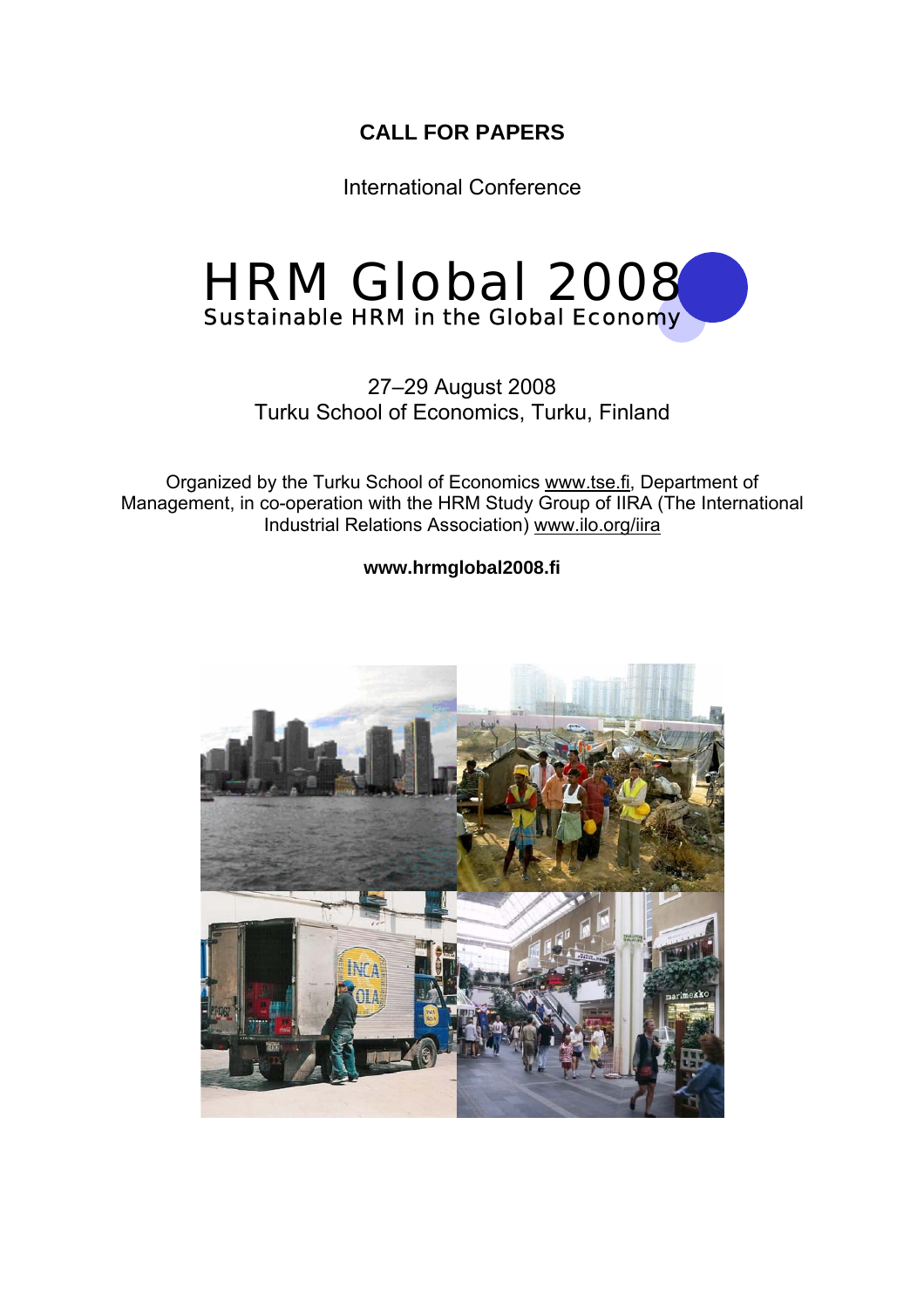## **Welcome to HRM Global 2008 Conference!**

On behalf of the organising committee and the Turku School of Economics, we invite you to submit papers to the international conference **"Sustainable HRM in the Global Economy"** taking place on 27–29 August 2008 in Turku, the oldest city of Finland and the European Capital of Culture 2011.

#### **Conference Theme**

Sustainable development is a current topic that increasingly transcends the original meaning of a socio-ecological process of fulfilling human needs while preserving the quality of the natural environment for future generations. In its 2004 report 'A Fair Globalization: Creating Opportunities for All', the World Commission on the Social Dimension of Globalization, created by the International Labour Organization (ILO), calls for sustainable development and argues that

*"The quest for a fair globalization must be underpinned by the interdependent and mutually reinforcing pillars of economic development, social development and environmental protection at the local, national, regional and global levels" (p. ix).* 

Globalization and internationalization are fundamentally changing the external framework for human resource management and employment relations. This has been particularly true for multinational companies but also largely due to their actions. By making FDIs and exporting jobs into low-cost countries they increasingly affect also other business organizations' competitiveness and strategic HRM options worldwide. In the area of human resource management, the primary goal of 'sustainable' HRM is to sustain the company's competitive position and the labour productivity without jeopardizing employee well-being. The ultimate goal is to build long lasting competitive advantage via human resources and aim at the fulfilment of psychological contracts with the employees despite pressures of global competition.

The conference deals with the role of "sustainable" human resource management in the context of the global economy. We wish to bring researchers and practitioners representing different fields of international HRM and IR together to inspire the discussion on the content and meaning of sustainable HRM.

One of the current challenges in HRM research is the problem that the mechanisms that link HRM to organizational performance and employee outcome variables are at least multi-faceted. While a large proportion of current research on HRM and performance has been conducted in industrialized countries or on multinational companies based in industrialized countries, studies on the management of human resources in developing countries or multinational companies based in countries outside of the Western sphere have been fairly rare.

Moreover, comparative studies on the HRM models and practices within and between different economic areas (i.e. in western countries, transitional economies of former socialist countries and rapidly developing countries of Asia, and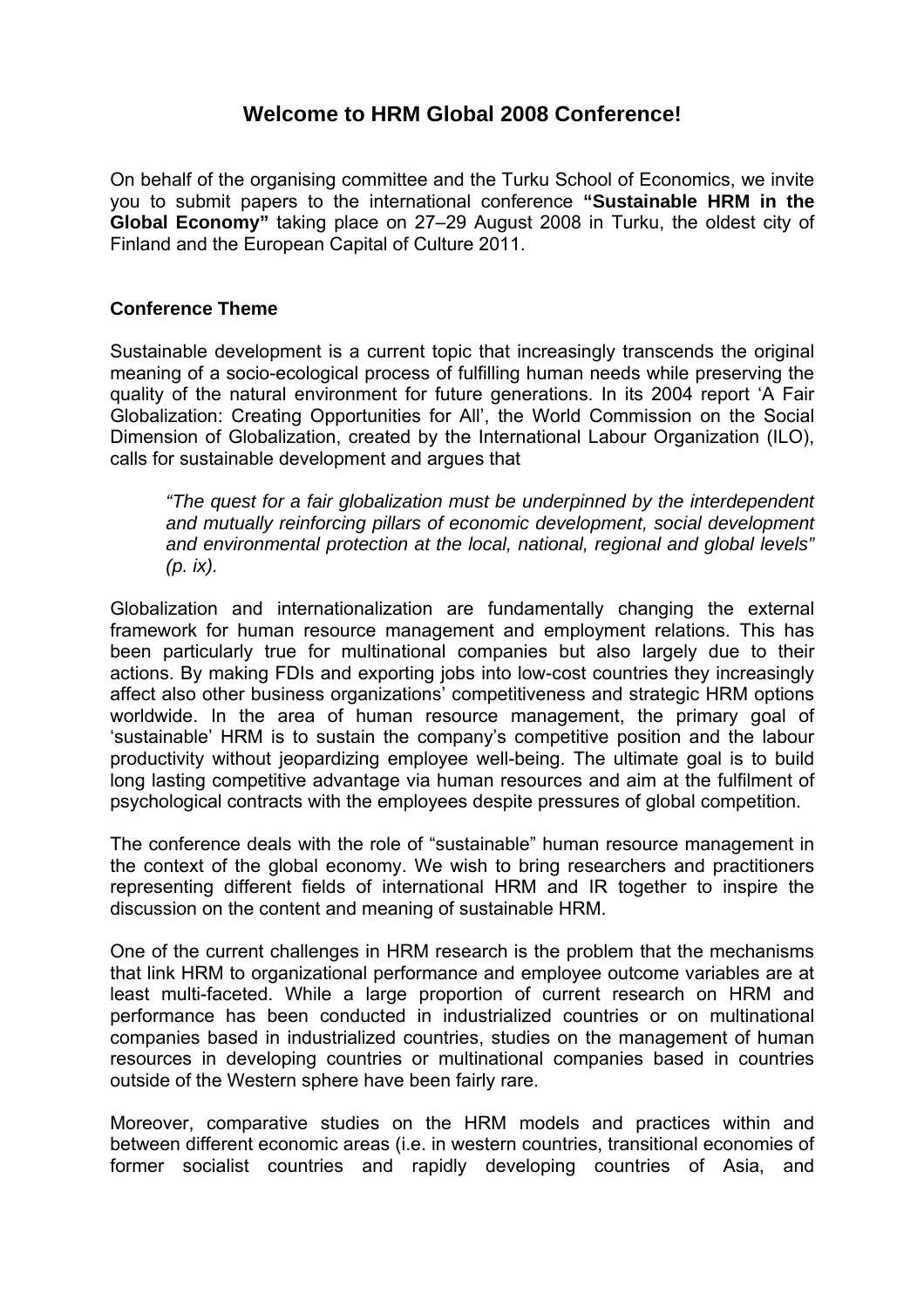underdeveloped countries in Africa and parts of Latin America) are only appearing. Yet there are huge differences between HRM systems and preconditions for good HRM in underdeveloped, transitional and market economies. Some of the distinctions are caused by the differences in the political order, safety and stability of society thus having great effect on the applicability of HR practices in different countries.

Decent work has been one of the fields of interests in the current discussions of international employment relations. The 1999 report ('Decent Work') of the Director General of the International Labour Organization (ILO) puts decent work as the primary goal of the ILO. Decent Work refers to opportunities for women and men to obtain productive work in conditions of freedom, equity, security and human dignity. The 1999 report states the following:

*"Decent work means productive work in which rights are protected, which generates an adequate income, with adequate social protection. It also means sufficient work, in the sense that all should have full access to income-earning opportunities. It marks the high road to economic and social development, a road in which employment, income and social protection can be achieved without compromising workers' rights and social standards."* 



Fair and equitable globalization and decent work for all received worldwide endorsement by many governments and multilateral institutions, including that of the Summit of the United Nations General Assembly in 2005. When MNCs import western originated HRM models into developing economies there is a need to study its consequences and HR functions role and possibilities in securing decent work in different locations. As there are great variations in the working conditions, legislation and labor market

circumstances in different countries, the primary concerns of HR professionals ranges from fighting against the psychological overburdening of work and providing ergonomic office chairs (in the West) to safeguarding workers lives during their commuting from home to workplace (e.g. in some of Latin American countries).

We want to raise discussion on what can be considered decent work in different countries and organizations, how to define a decent work environment, and how to reach decent pay and terms of working organization-wide in the MNCs. Respectively we want to encourage researchers to consider what is fair strategic HRM and which interest groups point of view should dominate this discussion ― in this conference we need to ask, fair to



whom and on which time span? The general aim of this conference is to highlight HRM-related challenges that are caused by the complexity and diversity of the current global environment, focusing on decent work and sustainable, fair and successful HRM.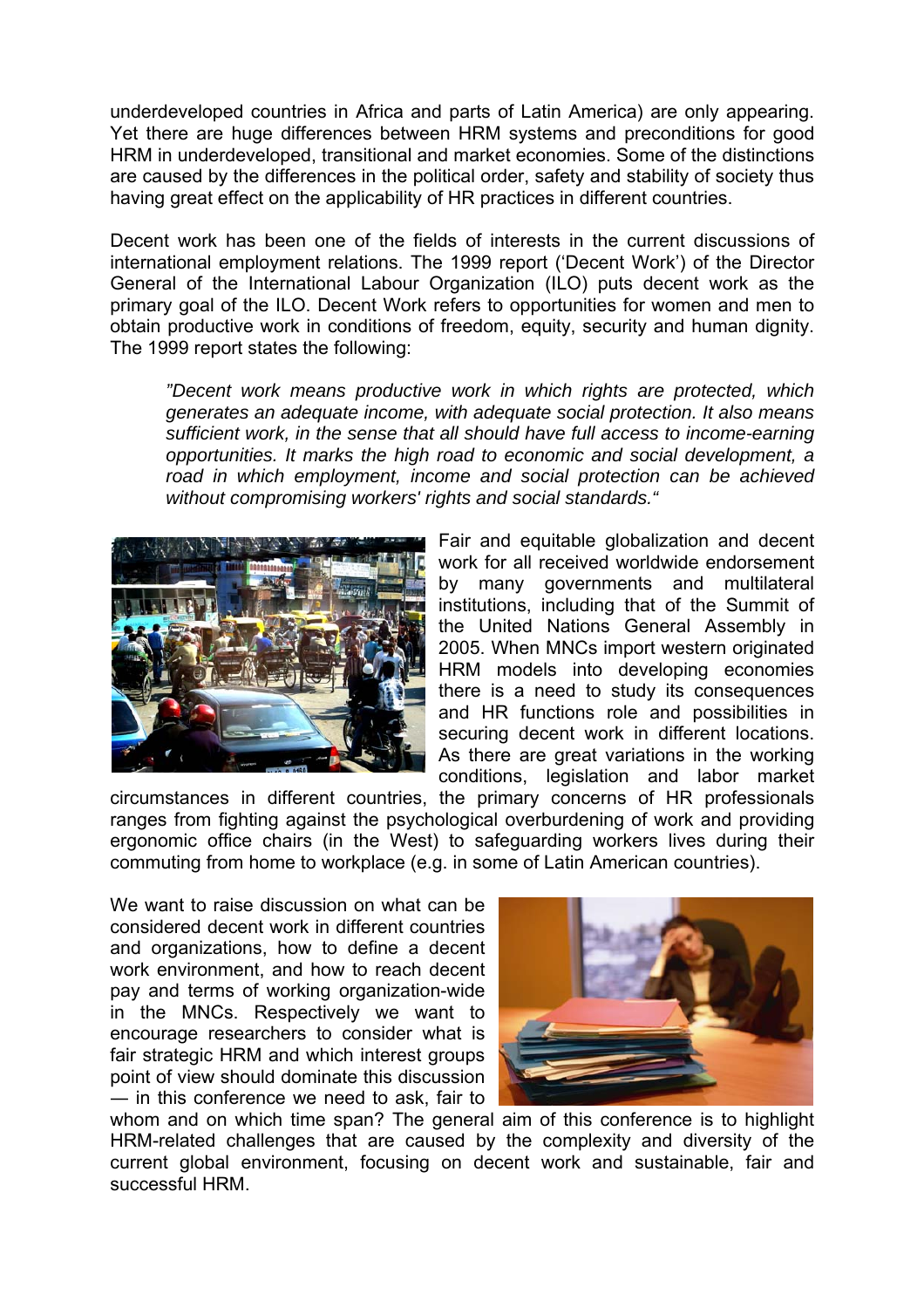#### **Topics and Streams**

For the conference academics and practitioners are invited to respond to these challenges and in their contributions address issues such as:

#### **Stream 1: Strategic HRM and Performance in Global Context**

- Effectiveness of IHRM policies and practices
- Applicability of high performance work practices and best HRM bundles around the globe
- Drivers of variation in HRM practices
- Role of HR function and HR professionals in global corporations
- Sustainable HRM strategies for global competitiveness
- Measuring HRM performance in global context

#### **Stream 2: International Human Resource Management**

- Transferability of HR practices across borders
- The dual logics behind IHRM: global integration versus local responsiveness
- Managing an international workforce, e.g. human resource development, compensation, performance management, industrial safety

#### **Stream 3: Globalization of Industries**

- Effects of multiculturalism on HRM
- Multicultural recognition in HRM
- Managing cultural integration in international mergers and acquisitions
- FDIs: adopting host country HRM or introducing home country HRM
- Transfer of production into low cost countries

#### **Stream 4: Corporate Social Responsibility**

- International business ethics and ethical challenges relating to globalization
- Role of multinational enterprises in laying the foundation for HRM in developing countries
- Humanistic versus instrumental views of people in organizations
- Organizational justice and trust in the global business environment
- Work restructuring for the sake of maintaining jobs

#### **Stream 5: Decent Work**

- Standards and rights at work
- Employability: education, skills development and technology
- Upgrading work and enterprises in the informal economy
- Migration for work, within borders and internationally
- Social protection policies
- Decent work opportunities for young women and men
- Equality in diversity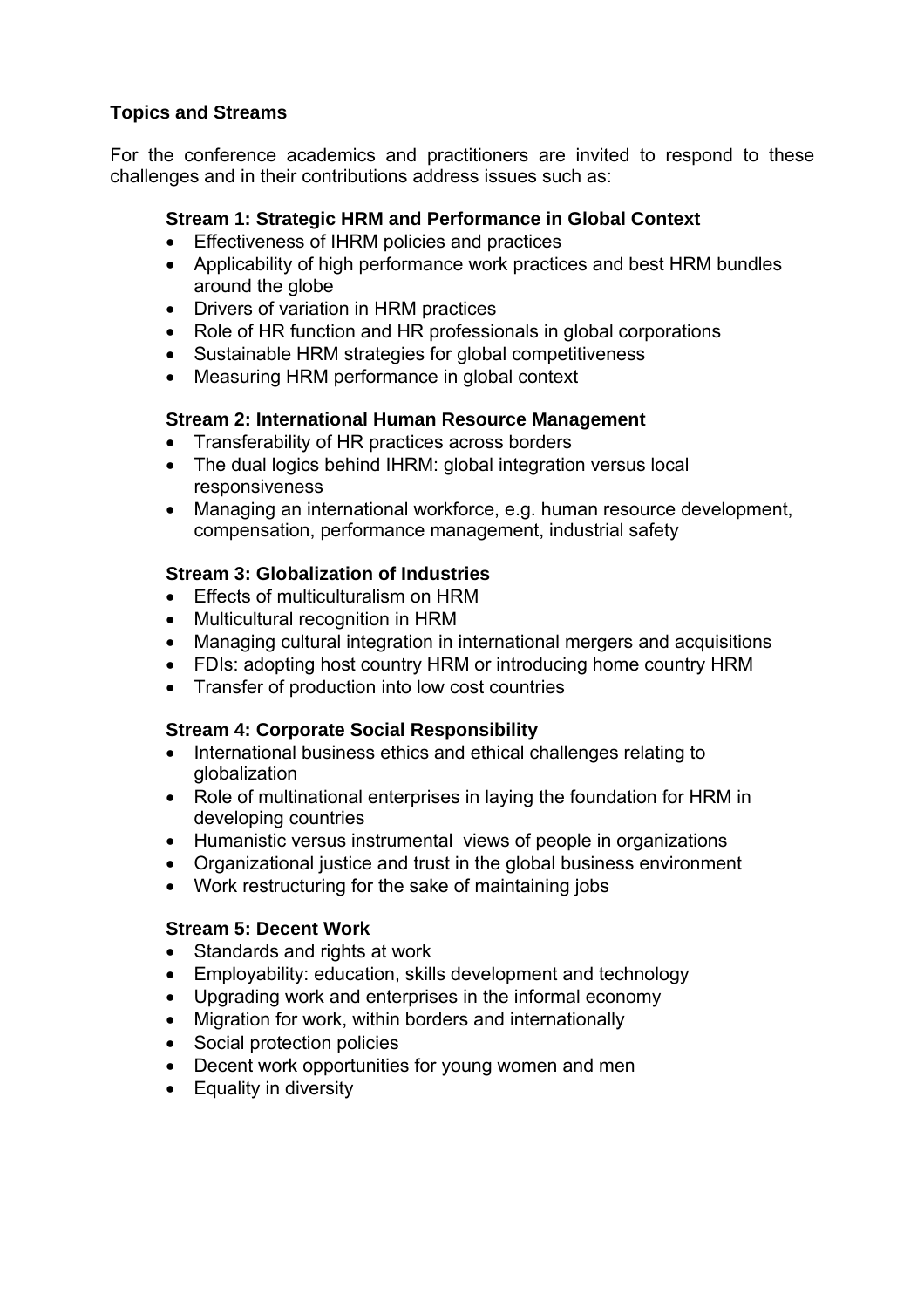#### **Stream 6: International Industrial Relations**

- Labour market regulations
- Exporting jobs into low-cost countries: consequences on company IR and psychological commitment
- Effects of labour mobility on wages and on other terms of working
- Flexible employment contracts versus job security
- Psychological contract fulfilment
- Organizing for voice and participation
- Governance and social dialogue

#### **Stream 7 (for practitioners): Global HRM in Practice**

• Real life cases of HRM/IR in international context

#### **Abstract Submission**

Research abstracts are invited on the topics listed above, but authors should not feel constrained by these issues. We are keen to receive papers utilising a range of methodologies to explore and to analyze issues in the field of sustainable human resource management. The conference organizers encourage the submission of theoretical and empirical work. We are especially interested in papers that adopt a comparative and/or international perspective. Papers can be either research in progress or completed study. Original work that has not been published or accepted elsewhere is preferred. Proposals for special interest groups are also invited.

Please submit an abstract of 800 – 1000 words before **31 January 2008** via the conference website www.hrmglobal2008.fi. At the website you will shortly find detailed guidelines for abstract submission. A committee will evaluate all submitted abstracts. The official language of the conference is English. We would like to request all contributors to pay particular attention to the following aspects when preparing abstracts and papers: (i) make clear references to the theoretical framework of your research and the key literature in relevant debates; (ii) ensure that your research methods are clearly described; and (iii) focus the abstract on the main subject matter of your research.

Because of the practical importance of this discussion we warmly welcome also company HR professionals, policy makers and union representatives to share their views and experiences with the researchers. In this conference we have thus exceptionally opened a practitioner's stream and encourage HR and IR practitioners to present real life cases on the challenges of global HRM.

Acceptance decisions will be communicated by **29 February 2008**. Accepted full papers should be submitted by **31 May 2008.** Further information concerning the format of the paper will be given in the letter of acceptance and on the conference website www.hrmglobal2008.fi.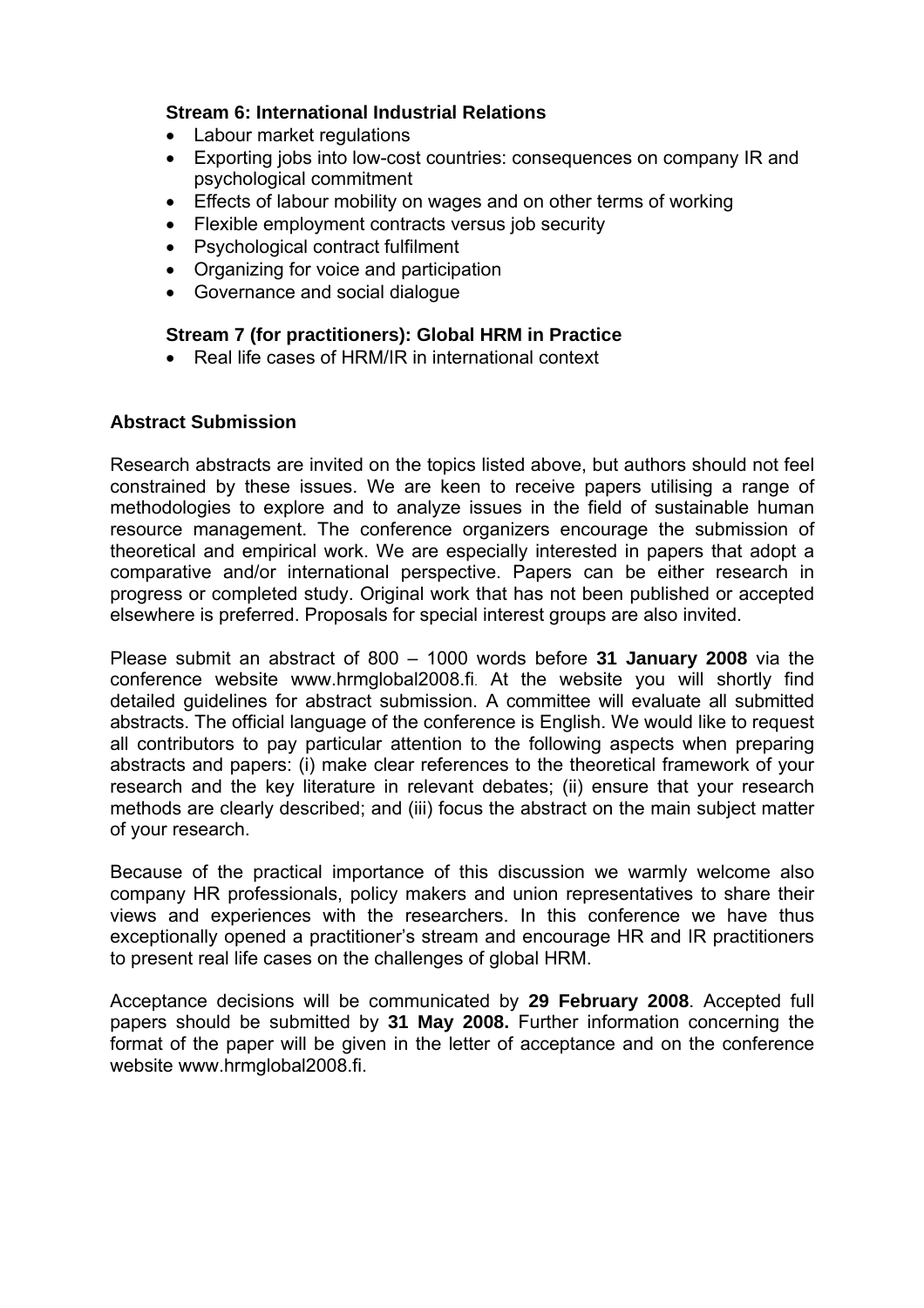#### **Keynote speakers**

We are proud to be able to present the following keynote speakers and their topics:

**Prof. Ingmar Björkman** (Swedish School of Economics, Finland): *"HRM across Cultures and Economies: Western Multinational Corporations in China"*

**Prof. Pervez N. Ghauri** (Manchester Business School, UK): *"Globalization, Multinational Enterprises and Corporate Social Responsibility"*

**Prof. Jaap Paauwe** (Tilburg University, The Netherlands): *"HRM and Performance in an International Context"*

#### **Important Dates**

| Deadline for submission of abstracts                       | 31 <sup>st</sup> January, 2008   |
|------------------------------------------------------------|----------------------------------|
| Deadline for proposals for special interest group meetings | 31 <sup>st</sup> January, 2008   |
| Notification of acceptance                                 | 29 <sup>th</sup> February, 2008  |
| Deadline for early registration                            | 30 <sup>th</sup> April, 2008     |
| Deadline for submission of full papers                     | $31^{st}$ May, 2008              |
| Deadline for regular registration                          | 31 <sup>st</sup> July, 2008      |
| HRM Global 2008 Conference                                 | $27^{th} - 29^{th}$ August, 2008 |

#### **Conference Publications**

We are happy to announce that two refereed journals, the Human Resource Management Journal and the Industrial Relations Journal, have kindly offered to publish special editions with conference papers, provided that the quality of the submissions meet the refereeing standards of the journals. In addition, the conference organizers negotiate publishing a selected group of best papers in an edited book.

All accepted papers will be published in conference proceedings under an ISBN provided that at least one author registers for the conference before **31 May 2008**. Abstracts of the accepted papers will also be made available on the conference website www.hrmglobal2008.fi.

Three best paper awards will be announced during the conference. These awards are selected on the basis of the comments produced by the scientific committee reviewers.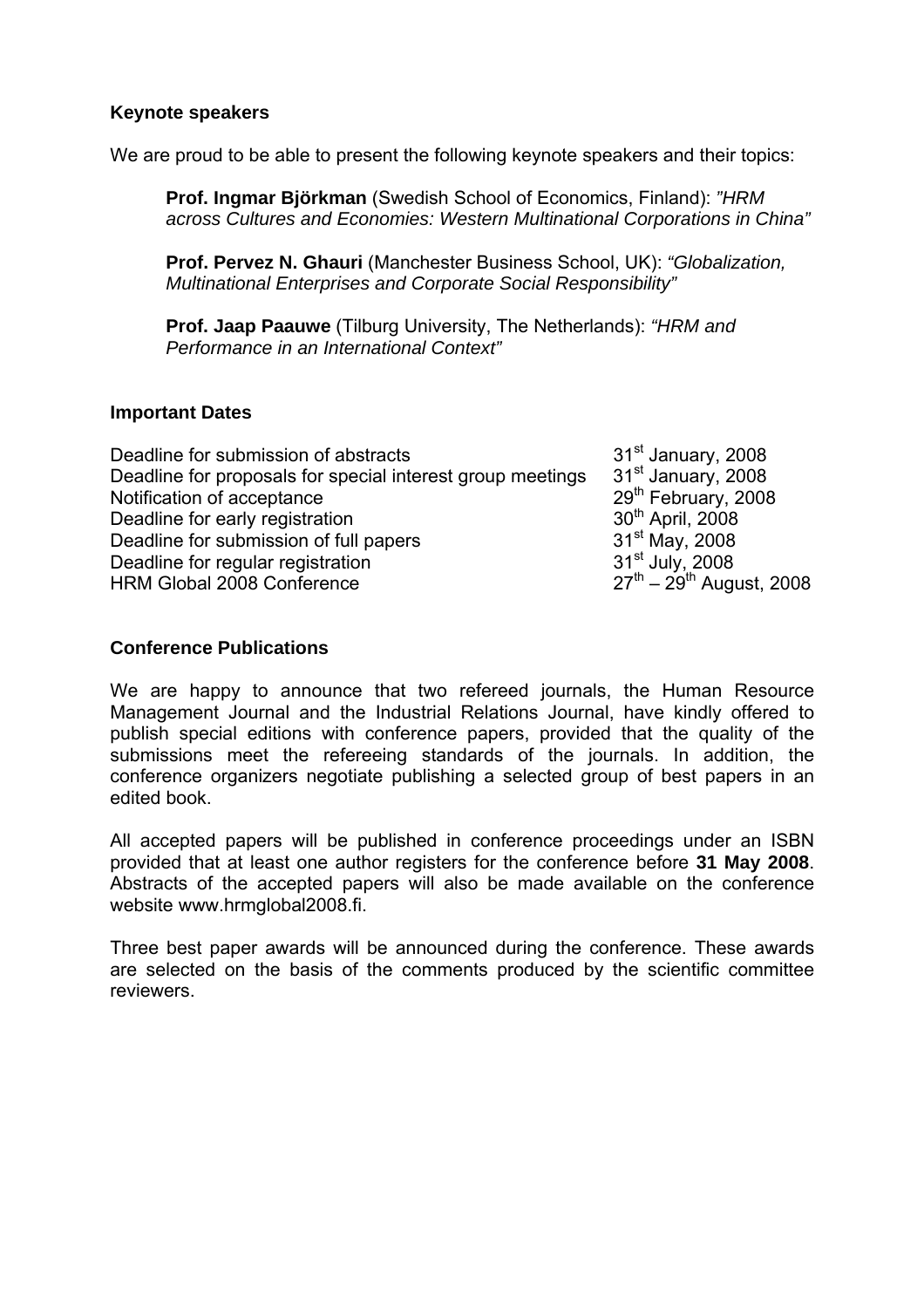#### **Conference Fees**

The registration fees (in EUR) are as follows:

|                         | <b>Early Registration</b><br>Before 30 <sup>th</sup> April 2008 | <b>Regular Registration</b><br>Before 31 <sup>st</sup> July 2008 | Late Registration<br>After 31 <sup>st</sup> July 2008 |
|-------------------------|-----------------------------------------------------------------|------------------------------------------------------------------|-------------------------------------------------------|
|                         |                                                                 |                                                                  |                                                       |
| <b>IIRA Member</b>      | 290                                                             | 340                                                              | 390                                                   |
| Non-IIRA Member         | 300                                                             | 350                                                              | 400                                                   |
| <b>Doctoral Student</b> | 250                                                             | 300                                                              | 350                                                   |
| Accompanying            | 20/60/150                                                       | 20/60/150                                                        | 20/60/150                                             |
| Person Fees             |                                                                 |                                                                  |                                                       |

IIRA member, non-IIRA member and doctoral student fees include participation to the conference, conference proceedings and other conference materials, welcome reception, transportation, conference lunches (2 days), morning and afternoon coffees at the conference, and Internet access.

Please note that the conference dinner, travel costs and hotel accommodation are not included in the registration fees. The cost of conference dinner for both delegates and accompanying persons is 60 EUR. The fee for accompanying persons is flexible depending on one's choice of social events (the full fee of 150 EUR includes the welcome reception, lunches and coffees at the conference and conference dinner).

Detailed information about the registration, accommodation and cancellation policy will be available on the conference website www.hrmglobal2008.fi later on.

#### **Conference Venue**

The conference will be held on 27-29 August 2008 at the Turku School of Economics, Rehtorinpellonkatu 3, FI-20500 Turku, Finland. The venue is situated in the Turku campus less than 2 km from the city centre and the conference hotels. For more information about the venue, see www.tse.fi.

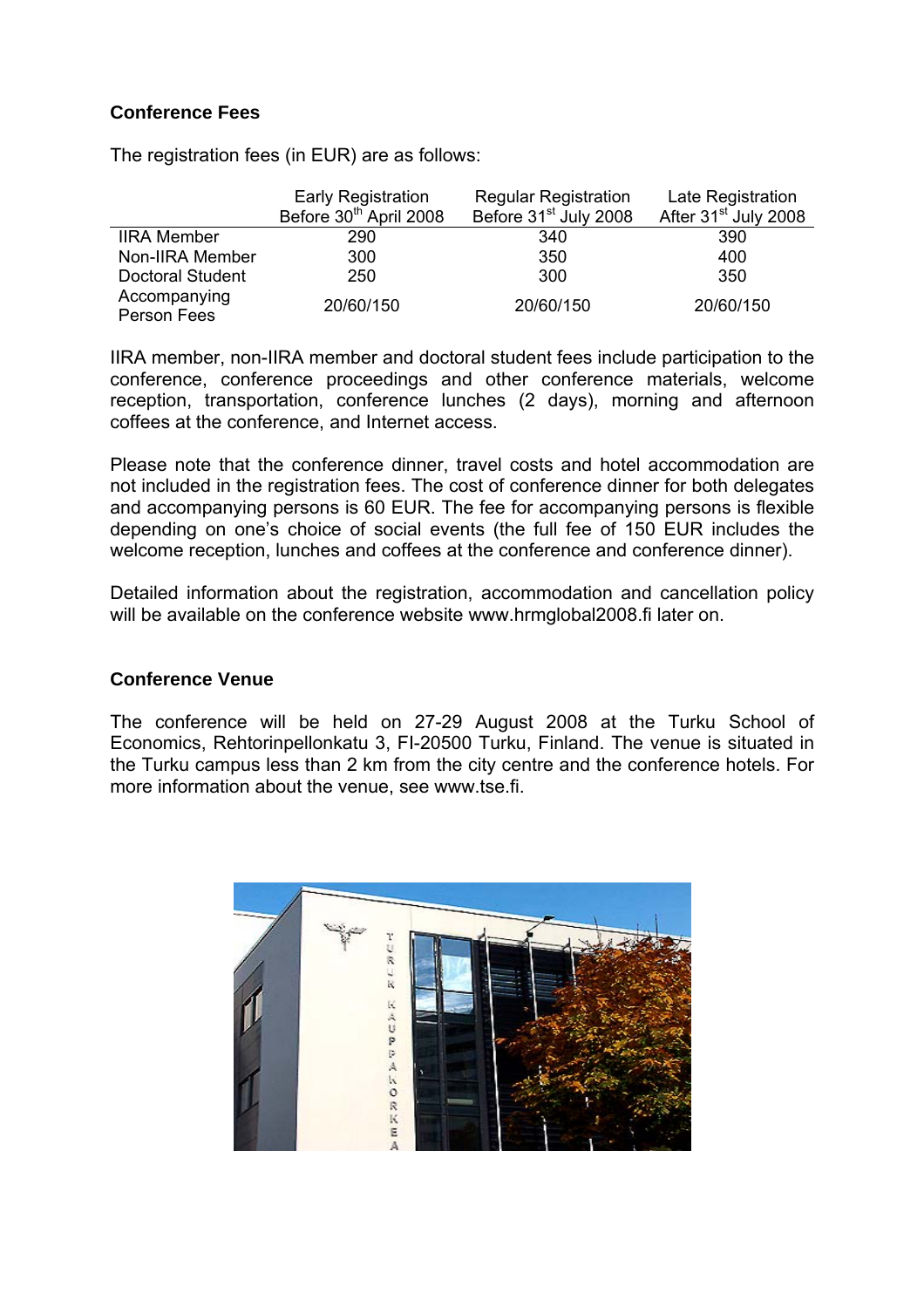## **Conference Organizers**

For further information on the conference, please contact:

## **Organizing committee**

Lähteenmäki Satu, professor Marchington Mick, professor Saru Essi, researcher Viljanen Maarit, D.Sc. Zagelmeyer Stefan, professor

## **Conference office**

Turku School of Economics Department of Management Rehtorinpellonkatu 3 FI-20500 Turku, Finland Phone: +358 2 481 481 Fax: +358 2 4814 285 Email: hrmglobal2008@tse.fi www.hrmglobal2008.fi



## **Conference chair**

professor Satu Lähteenmäki Turku School of Economics, Finland Phone: +358 2 4814 256 Fax: +358 2 4814 285 Email: satu.lahteenmaki@tse.fi

#### **Conference coordinator**

D.Sc. Maarit Viljanen Turku School of Economics, Finland Phone: +358 2 4814 211 Fax: +358 2 4814 285 Email: maarit.viljanen@tse.fi

### **Convenors and program moderators**

Professor Stefan Zagelmeyer Cologne Business School, Germany Phone: +49 (0) 221 93 18 09 31 Fax: +49 (0) 221 93 18 09 30 Email: s.zagelmeyer@cbs-edu.de

Professor Mick Marchington Manchester Business School, United Kingdom Phone: +44 (0) 161 306 3415 Fax: +44 (0) 161 306 3505 Email: mick.marchington@mbs.ac.uk

Researcher Essi Saru Turku School of Economics, Finland Phone: +358 2 4814 114 Fax: +358 2 4814 285 Email: essi.saru@tse.fi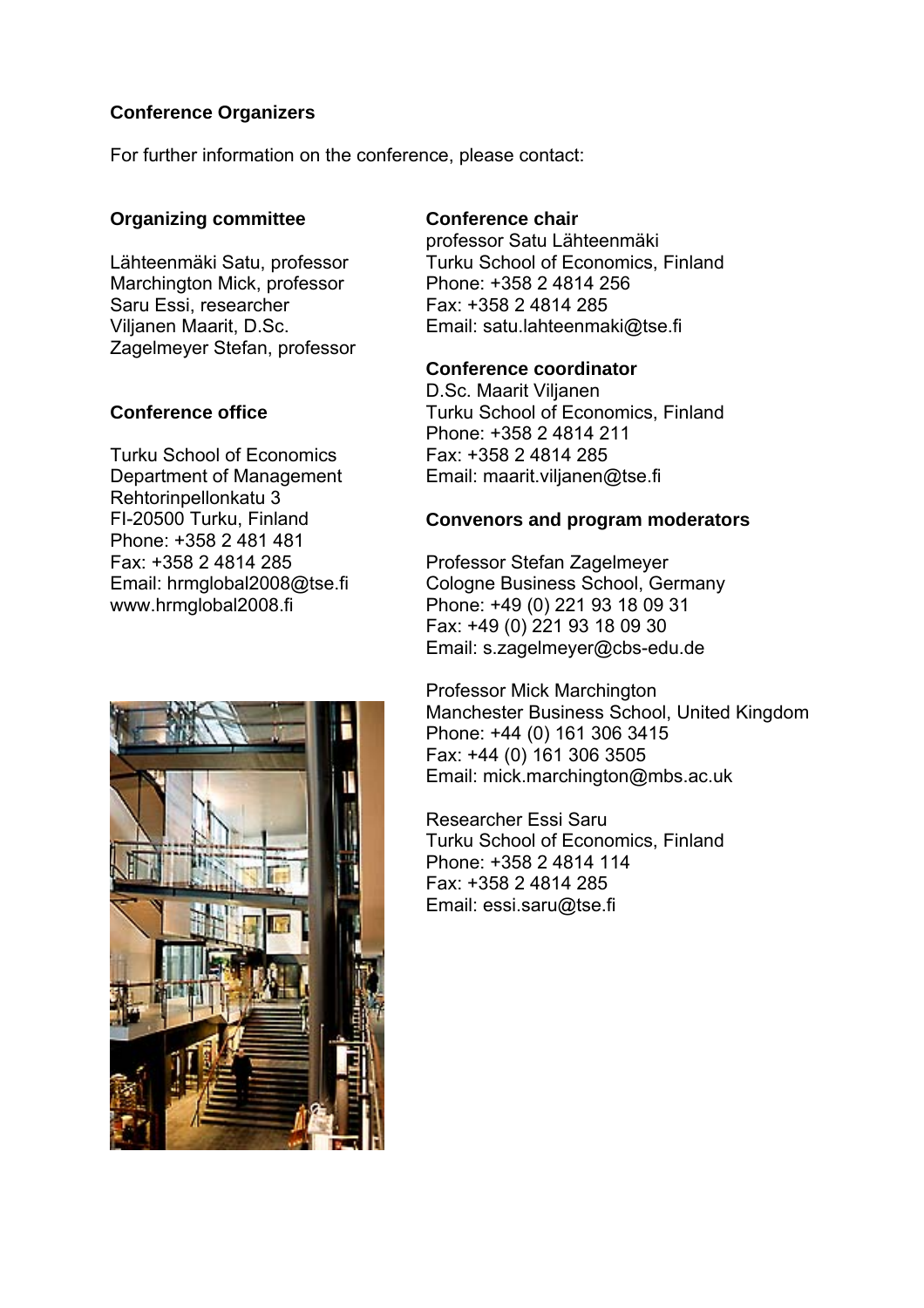

# **CONFERENCE OVERVIEW**

|       | <b>Wednesday 27 August</b>                                                                                                                                                                                                                                                                                                                                                                                   | <b>Location</b>              |
|-------|--------------------------------------------------------------------------------------------------------------------------------------------------------------------------------------------------------------------------------------------------------------------------------------------------------------------------------------------------------------------------------------------------------------|------------------------------|
| 14.00 | Registration & Coffee (14.00-15.30)                                                                                                                                                                                                                                                                                                                                                                          | Entrance hall &<br>Mercatori |
| 15.30 | Opening Address (15.30–17.30)<br>Vice rector Satu Lähteenmäki, Turku School of Economics<br><b>Documentary film</b><br>A Decent Factory: A moral investigation into the profit motive<br>Comments on the film from Fijan perspective<br>Prof. Narendra Reddy, The University of the South Pacific<br><b>Global HRM challenges from Nokia perspective</b><br><b>Panel discussion</b><br>Nokia representatives | Lecture hall 17              |
| 17.30 | Coffee break (17.30-18.00)                                                                                                                                                                                                                                                                                                                                                                                   | Mercatori                    |
| 18.00 | Plenary Session (18.00-19.00)<br>Prof. Pervez N. Ghauri, King's College London, United Kingdom<br>Globalization, Multinational Enterprises and Corporate Social<br>Responsibility                                                                                                                                                                                                                            | Lecture hall 17              |
| 19.00 | Welcome Reception & Buffet (19.00-21.00)                                                                                                                                                                                                                                                                                                                                                                     | Mercatori                    |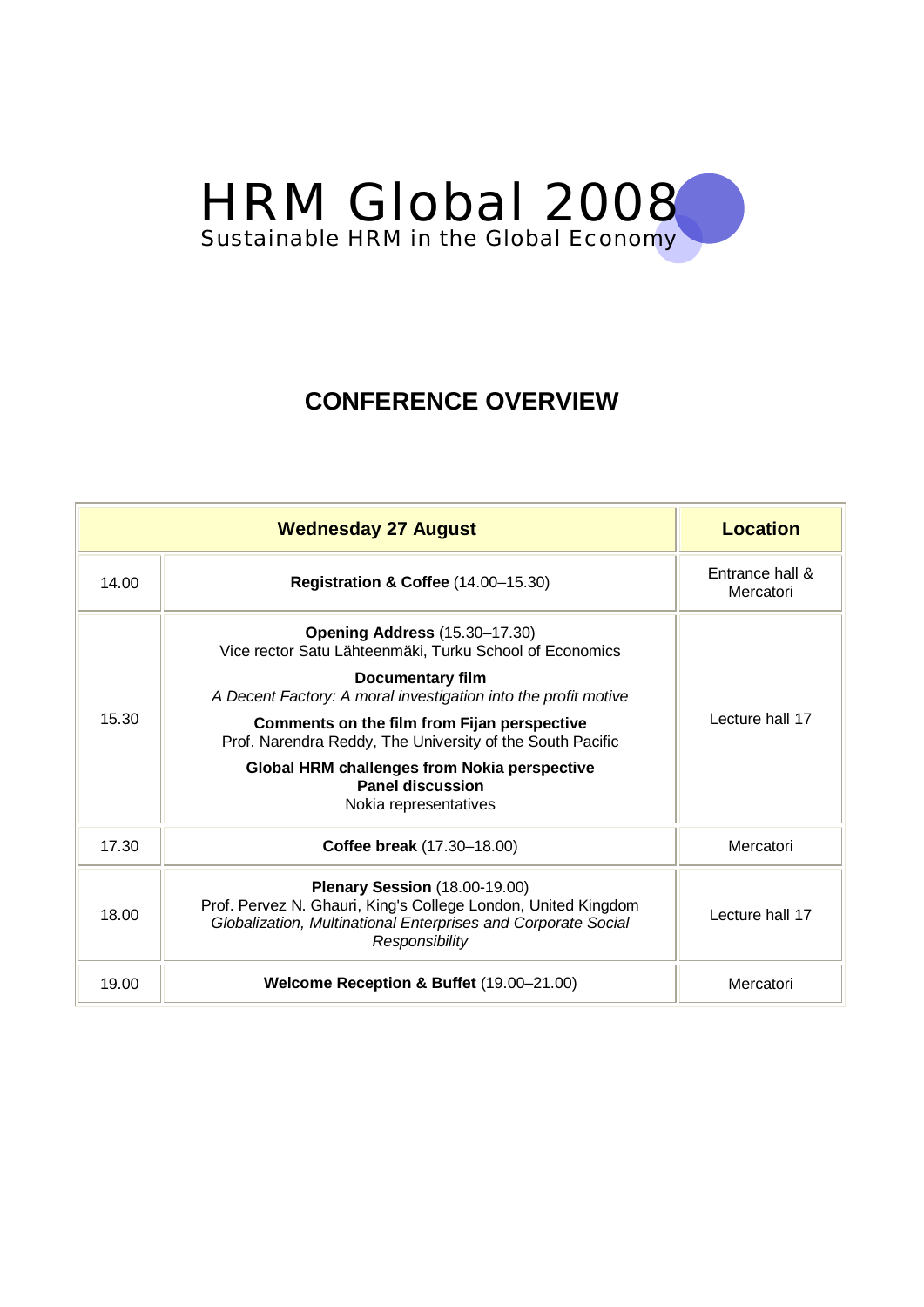|       | <b>Thursday 28 August</b>                                                                                                                                                               | <b>Location</b>          |
|-------|-----------------------------------------------------------------------------------------------------------------------------------------------------------------------------------------|--------------------------|
| 8.30  | <b>Registration (8.30-9.00)</b>                                                                                                                                                         | Entrance hall            |
| 9.00  | Plenary Session (9.00-10.00)<br>Prof. Jaap Paauwe, Tilburg University/Erasmus University Rotterdam,<br>the Netherlands<br>HRM and Performance in an International Context               | Lecture hall 17          |
| 10.00 | Coffee Break (10.00-10.30)                                                                                                                                                              | Mercatori                |
| 10.30 | Parallel Sessions (10.30-12.00)                                                                                                                                                         | Rooms 07-010             |
|       | HRM Study Group Meeting (12.00-12.30)                                                                                                                                                   | Room 09                  |
| 12.00 | Lunch & Coffee (12.00-13.30)                                                                                                                                                            | Mercatori                |
| 13.30 | Parallel Sessions (13.30-15.00)                                                                                                                                                         | Rooms 07-010             |
| 15.00 | Coffee Break (15.00-15.30)                                                                                                                                                              | Mercatori                |
| 15.30 | Parallel Sessions (15.30-17.00)                                                                                                                                                         | Rooms 07-010             |
| 19.00 | Conference Dinner (19.00-23.00)                                                                                                                                                         | Aboa Vetus &<br>Ars Nova |
|       | <b>Friday 29 August</b>                                                                                                                                                                 | <b>Location</b>          |
| 8.30  | <b>Registration (8.30-9.00)</b>                                                                                                                                                         | Entrance hall            |
| 9.00  | Plenary Session (9.00-10.00)<br>Prof. Ingmar Björkman, Swedish School of Economics, Finland<br><b>HRM</b> across Cultures and Economies: Western Multinational<br>Corporations in China | Lecture hall 17          |
| 10.00 | Coffee Break (10.00-10.30)                                                                                                                                                              | Mercatori                |
| 10.30 | Parallel Sessions (10.30-12.00)                                                                                                                                                         | Rooms 07-010             |
| 12.00 | Lunch & Coffee (12.00-13.00)                                                                                                                                                            | Mercatori                |
| 13.00 | Parallel Sessions (13.00-14.30)                                                                                                                                                         | Rooms 07-010             |
| 14.45 | Closing of the Conference with Coffee (14.45-15.30)<br>Announcement of Best Paper Awards<br><b>Next HRM Global Conference</b>                                                           | Lecture hall 17          |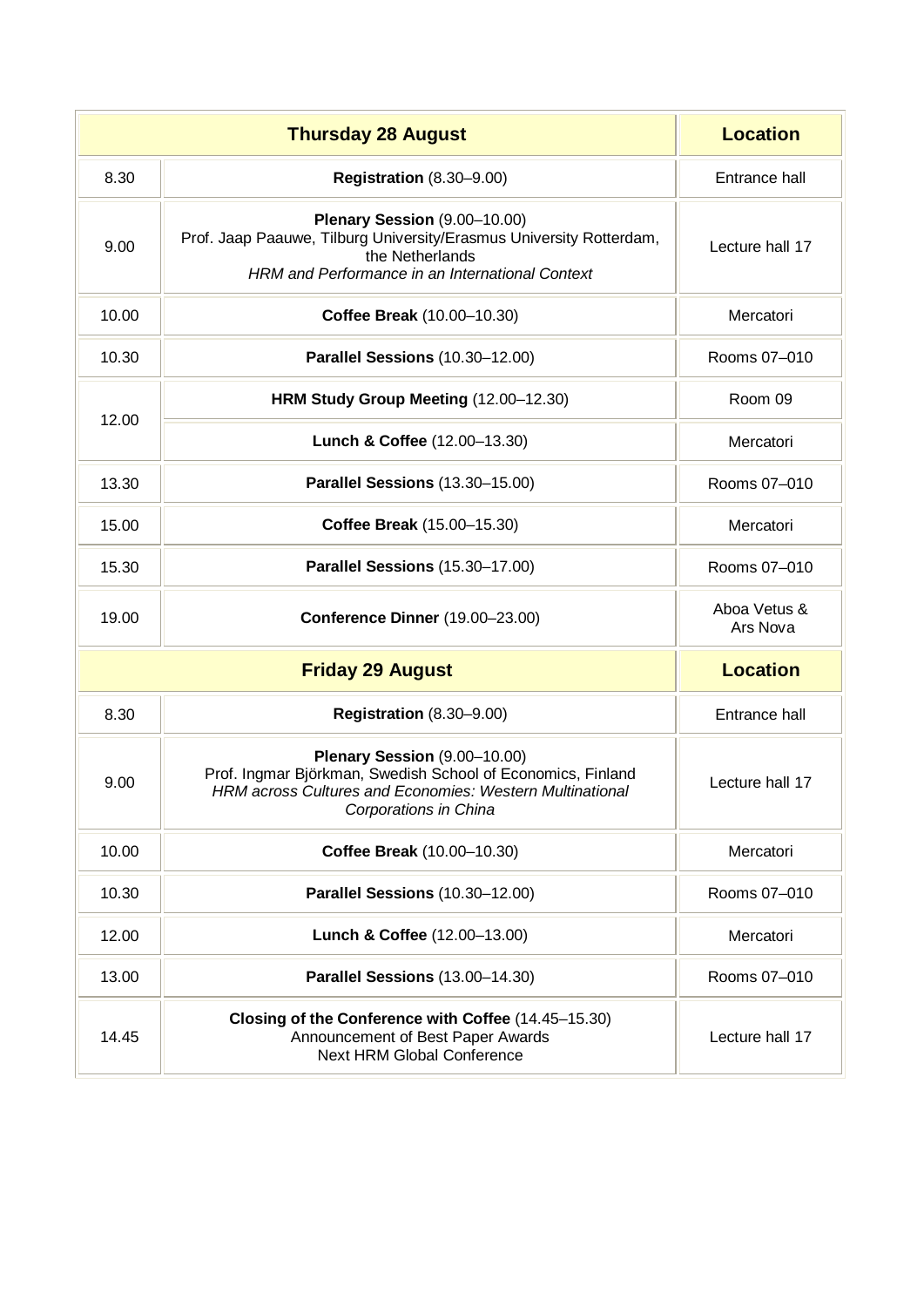# **PARALLEL SESSION SCHEDULE**

| <b>Thursday 28 August</b>                                                                                                                       | <b>Location</b>      |
|-------------------------------------------------------------------------------------------------------------------------------------------------|----------------------|
| Parallel Sessions (10.30-12.00)                                                                                                                 |                      |
| Stream 1: Strategic HRM and Performance in Global Context: Identity and<br><b>Competencies of HR Function and HR Professionals</b>              |                      |
| <b>Chair: Elaine Farndale</b>                                                                                                                   |                      |
| Järlström & Kakkonen: HR COMPETENCIES IN A FINNISH CONTEXT                                                                                      | Session 1            |
| Ribeiro & Cablar-Cardoso: THE ONGOING QUEST FOR PROFESSIONAL IDENTITY<br>BY PORTUGUESE HR MANAGERS                                              | Room 09              |
| Sivunen: STRUGGLING WITH A SHARED IDENTITY IN A GLOBAL HR TEAM<br>UNDER A CONSTANT CHANGE                                                       |                      |
| Stream 2: International Human Resource Management: Managing an International<br><b>Workforce</b>                                                |                      |
| <b>Chair: Rebecca Piekkari</b>                                                                                                                  |                      |
| Mäkelä, Björkman & Ehrnrooth: MNC SUBSIDIARY STAFFING ARCHITECTURE:<br>BUILDING HUMAN AND SOCIAL CAPITAL WITHIN THE ORGANIZATION                | Session 2<br>Room 07 |
| Collings, McDonnell, Gunnigle & Lavelle: SWIMMING AGAINST THE TIDE:<br>OUTWARD STAFFING FLOWS FROM MULTINATIONAL SUBSIDIARIES                   |                      |
| Jokinen: DEVELOPMENT AND TRANSFERABILITY OF GLOBAL CAREER CAPITAL                                                                               |                      |
| Stream 3: Globalization of Industries: Multicultural Recognition in HRM                                                                         |                      |
| <b>Chair: Adam Smale</b>                                                                                                                        |                      |
| Nummela & Raukko: WHAT IS CULTURAL INTEGRATION IN CROSS-BORDER<br><b>ACQUISITIONS?</b>                                                          | Session 3            |
| Savolainen & Xue-Pykäläinen: CONFLICT MANAGEMENT IN CHINESE CONTEXT:<br>A CROSS-CULTURAL STUDY IN SINO-FINN WORKPLACES IN CHINA                 | <b>Room 010</b>      |
| Reber & Auer-Rizzi: EFFECTIVE LEADERSHIP BEHAVIOUR BY MEANS OF<br><b>ACCULTURATION: CULTURAL DIFFERENCES AND LEARNING STRATEGIES</b>            |                      |
| Stream 4: Corporate Social Responsibility: HRM and Sustainability                                                                               |                      |
| <b>Chair: Essi Saru</b>                                                                                                                         |                      |
| Makka & Thomas: CORPORATE SOCIAL RESPONSIBILITY CHALLENGES FOR<br>MULTINATIONAL ENTERPRISES OPERATING IN EMERGING MARKETS                       | Session 4            |
| Ketola: FUTURE HRM: HUMANE RESPONSIBILITY MANAGEMENT?                                                                                           | Room 08              |
| Looise & Torka: HUMAN RESOURCE MANAGEMENT, EMPLOYEE PARTICIPATION<br>AND ORGANIZATIONAL PERFORMANCE. IN SEARCH OF AN INTEGRATED<br><b>MODEL</b> |                      |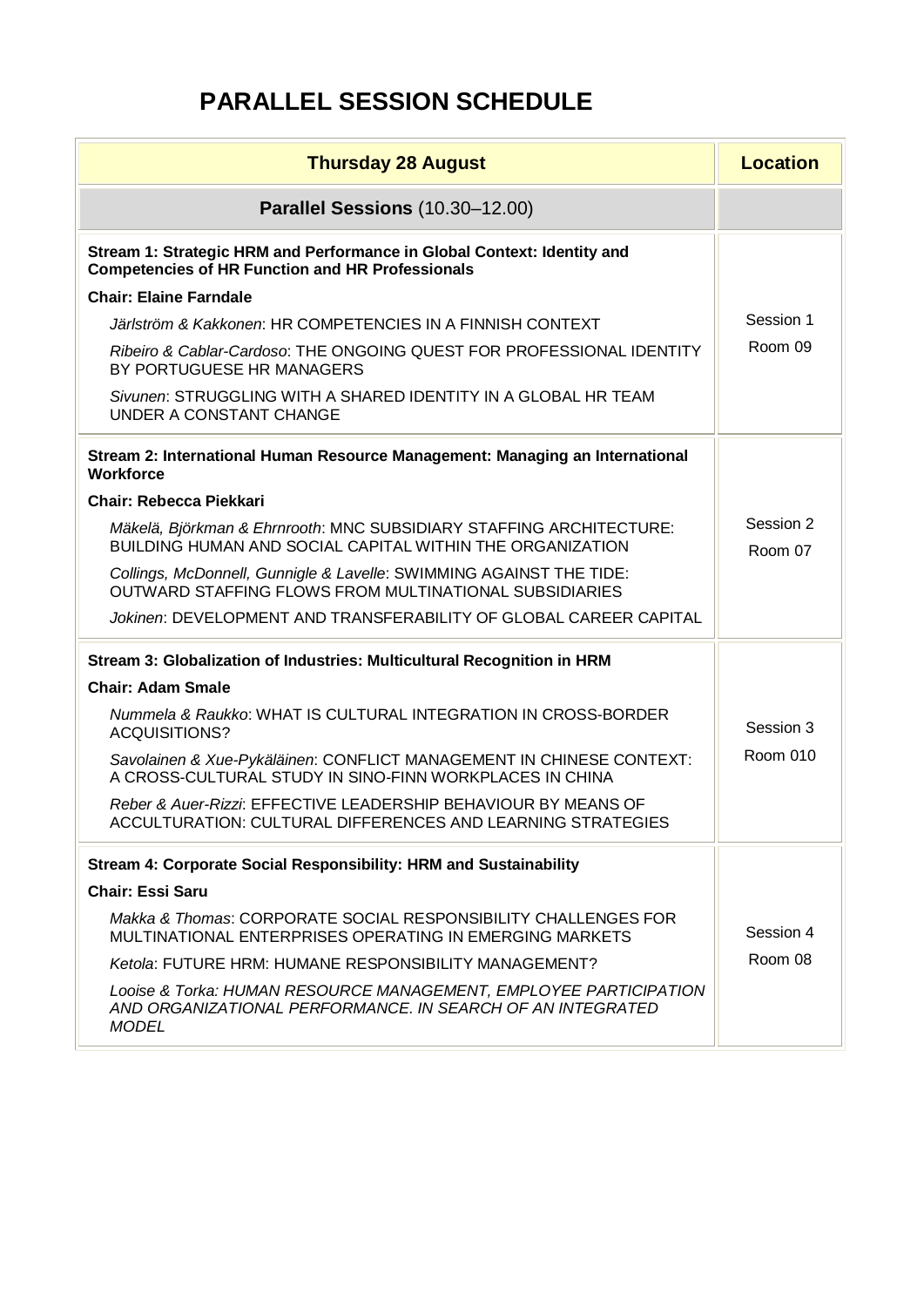| <b>Parallel Sessions (13.30-15.00)</b>                                                                                                            |                      |
|---------------------------------------------------------------------------------------------------------------------------------------------------|----------------------|
| Stream 1: Strategic HRM and Performance in Global Context: Sustainability and<br>Role of HR Function in Global Corporations                       |                      |
| <b>Chair: Jan Kees Looise</b>                                                                                                                     |                      |
| Sumelius, Björkman & Smale: THE STRATEGIC ROLE OF THE HR DEPARTMENT<br>IN MNC SUBSIDIARIES IN CHINA BETWEEN 1999 AND 2006                         | Session 5<br>Room 09 |
| Farndale & Paauwe: CONTEXT-BOUND CONFIGURATIONS OF CORPORATE HR<br>FUNCTIONS IN MULTINATIONAL CORPORATIONS AROUND THE GLOBE                       |                      |
| Lähteenmäki & Viljanen: WINNERS AND LOSERS OF GLOBALIZATION - MNS'S<br>SOCIAL RESPONSIBILITY VS. GLOBAL HRM EFFICIENCY                            |                      |
| Stream 2: International Human Resource Management: Managing an International<br><b>Workforce</b>                                                  |                      |
| <b>Chair: Marja Tahvanainen</b>                                                                                                                   |                      |
| Bonache, Oltra & Brewster. EXPATRIATES VS. HOST-COUNTRY NATIONALS:<br>ANALYSIS OF WORKING CONDITIONS FROM A RAWLS'S JUSTICE<br><b>PERSPECTIVE</b> | Session 6<br>Room 07 |
| Tornikoski & Guedri: EXPATRIATES' PSYCHOLOGICAL CONTRACT: A FUNCTION<br>OF THEIR COMPENSATION PACKAGE?                                            |                      |
| Niemi-Ylänen: EXPATRIATE RELATIONS AND EXPATRIATION SUCCESS -<br>EXTENDING PSYCHOLOGICAL CONTRACTS TO EXPATRIATE PARTNERS                         |                      |
| <b>Stream 6: International Industrial Relations</b>                                                                                               |                      |
| <b>Chair: Stefan Zagelmeyer</b>                                                                                                                   |                      |
| Loisch & Schmidt. THE FORCE THAT BINDS: CONCEPTUALIZING<br>ORGANIZATIONAL COMMITMENT UNDER TERMS OF SHIFTING EMPLOYMENT<br><b>RELATIONS</b>       | Session 7            |
| van Velzen: PARADOX BY THE DASHBOARD LIGHT: RECONCILING FLEXIBILITY<br>AND SECURITY IN THE LOGISTICS INDUSTRY                                     | <b>Room 010</b>      |
| Gunnigle, Lavelle & McDonnell: TRADE UNION AVOIDANCE VIA 'DOUBLE<br>BREASTING' IN MULTINATIONAL COMPANIES                                         |                      |
| Parallel Sessions (15.30-17.00)                                                                                                                   |                      |
| Stream 1: Strategic HRM and Performance in Global Context: Sustainability and<br><b>Effectiveness of IHRM Policies and Practices</b>              |                      |
| Chair: Satu Lähteenmäki                                                                                                                           |                      |
| Paauwe & Farndale: HUMAN RESOURCE MANAGEMENT AND HIGH<br>PERFORMANCE THEORY IN MULTINATIONAL CORPORATIONS                                         | Session 8<br>Room 09 |
| Vanhala: NORDIC MODEL OF HRM? HR PRACTICES IN THE NORDIC AND<br>OTHER EUROPEAN COUNTRIES                                                          |                      |
| Gotcheva: IMPROVING HRM SUSTAINABILITY THROUGH CONNECTIVE<br><b>LEADERSHIP CAPABILITY</b>                                                         |                      |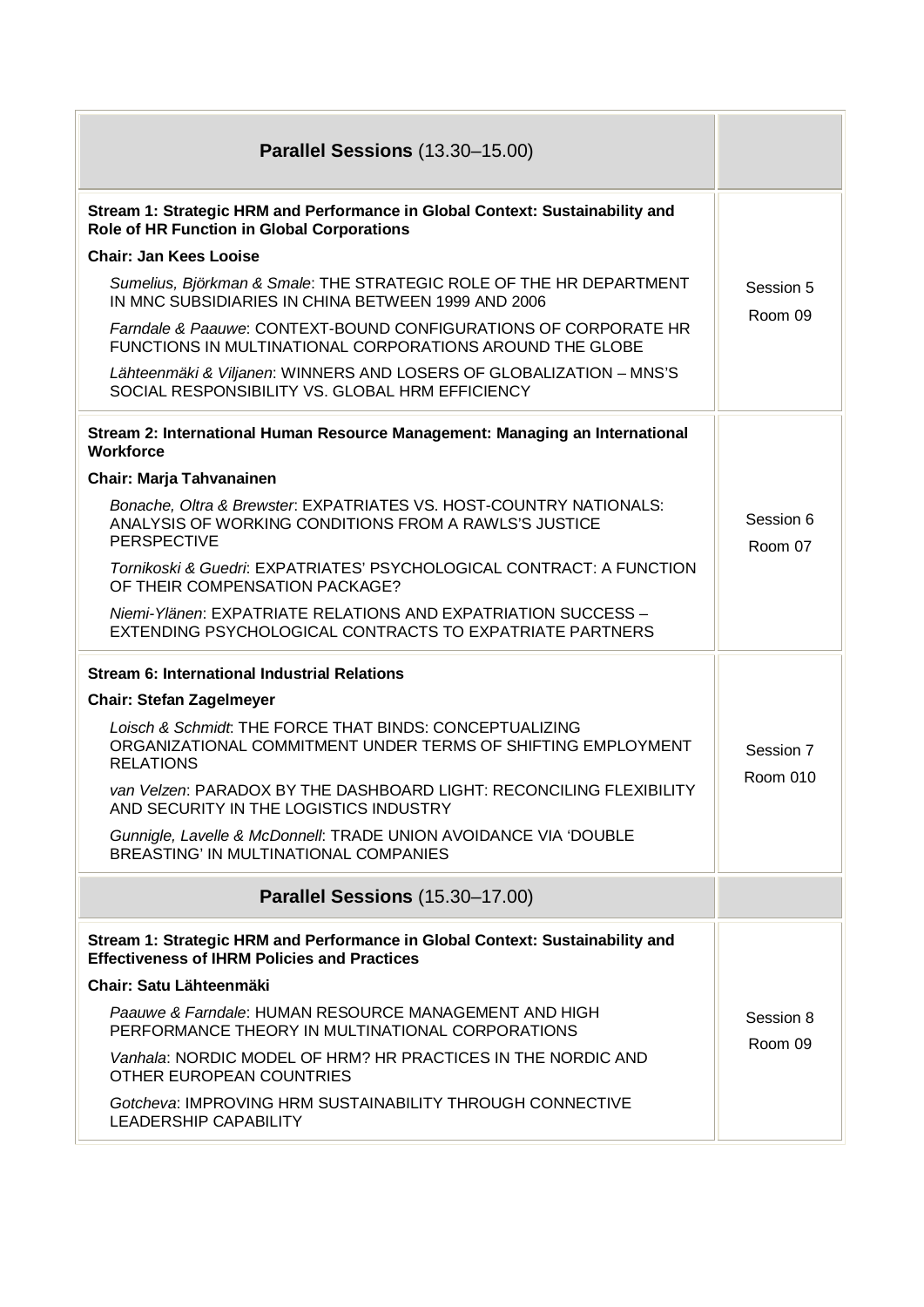| Stream 2: International Human Resource Management: Managing an International<br><b>Workforce</b>                                                         |                 |
|----------------------------------------------------------------------------------------------------------------------------------------------------------|-----------------|
| <b>Chair: Patrick Gunnigle</b>                                                                                                                           |                 |
| Vartiainen: FULL VIRTUALITY AS THE CHALLENGE OF GLOBAL HRM                                                                                               | Session 9       |
| Heikkilä & Smale: THE IMPACT OF A COMMON LANGUAGE ON THE IT-BASED<br>INTEGRATION OF HRM ON MNC SUBSIDIARIES: A COMPARATIVE CASE STUDY                    | Room 07         |
| Piekkari & Muukari: LANGUAGE COMPETENCE AND CAREER PATHS IN<br>MULTINATIONAL CORPORATIONS                                                                |                 |
| Stream 2, 3 & 4: International HRM, Globalization and Corporate Social<br><b>Responsibility: Human and Social Capital</b>                                |                 |
| <b>Chair: Maarit Viljanen</b>                                                                                                                            |                 |
| Savolainen & Singh: KNOWLEDGE MANAGEMENT AS A CHALLENGE FOR HRM:<br><b>FINDINGS FROM INDIAN IT COMPANIES</b>                                             | Session 10      |
| Turpin & Thomas: A FRAMEWORK FOR BUILDING SOCIAL CAPITAL IN SOUTH<br><b>AFRICAN ORGANISATIONS</b>                                                        | Room 08         |
| Raukko: COMMITTING KEY EMPLOYEES DURING THE POST-ACQUISITION<br>INTEGRATION PHASE - CASE STUDY EVIDENCE FROM A EUROPEAN-INDIAN<br><b>ACQUISITION</b>     |                 |
| Stream 2 & 5: International HRM, Corporate Social responsibility and Decent Work:<br><b>Employability and Well-being</b>                                 |                 |
| Chair: Anna-Maija Lämsä                                                                                                                                  | Session 11      |
| Nurmi: COPING STRESS IN GLOBAL AND FINNISH VIRTUAL TEAMS                                                                                                 | Room 010        |
| Mäkelä & Suutari: THE COPING STRATEGIES OF GLOBAL CAREERISTS IN<br><b>ACHIEVING WORK-LIFE BALANCE</b>                                                    |                 |
| <b>Friday 29 August</b>                                                                                                                                  | <b>Location</b> |
| Parallel Sessions (10.30-12.00)                                                                                                                          |                 |
| Stream 1: Strategic HRM and Performance in Global Context: Measuring HRM<br><b>Performance</b>                                                           |                 |
| <b>Chair: Sinikka Vanhala</b>                                                                                                                            |                 |
| Saru & Viljanen: CLIMATE AS A MEDIATING CONSTRUCT IN THE HRM-<br>PERFORMANCE EQUATION                                                                    | Session 12      |
| Hulkko-Nyman, Hakonen & Sweins: TOTAL REWARDS SYSTEM MANAGEMENT,<br>EMPLOYEE WELL-BEING, AND ORGANIZATIONAL PERFORMANCE IN<br>ELDERLY CARE ORGANIZATIONS | Room 09         |
| López-Fernández, Martín-Alkázar & Romero-Fernández: SOCIAL CAPITAL AS A<br>MODERATING VARIABLE                                                           |                 |